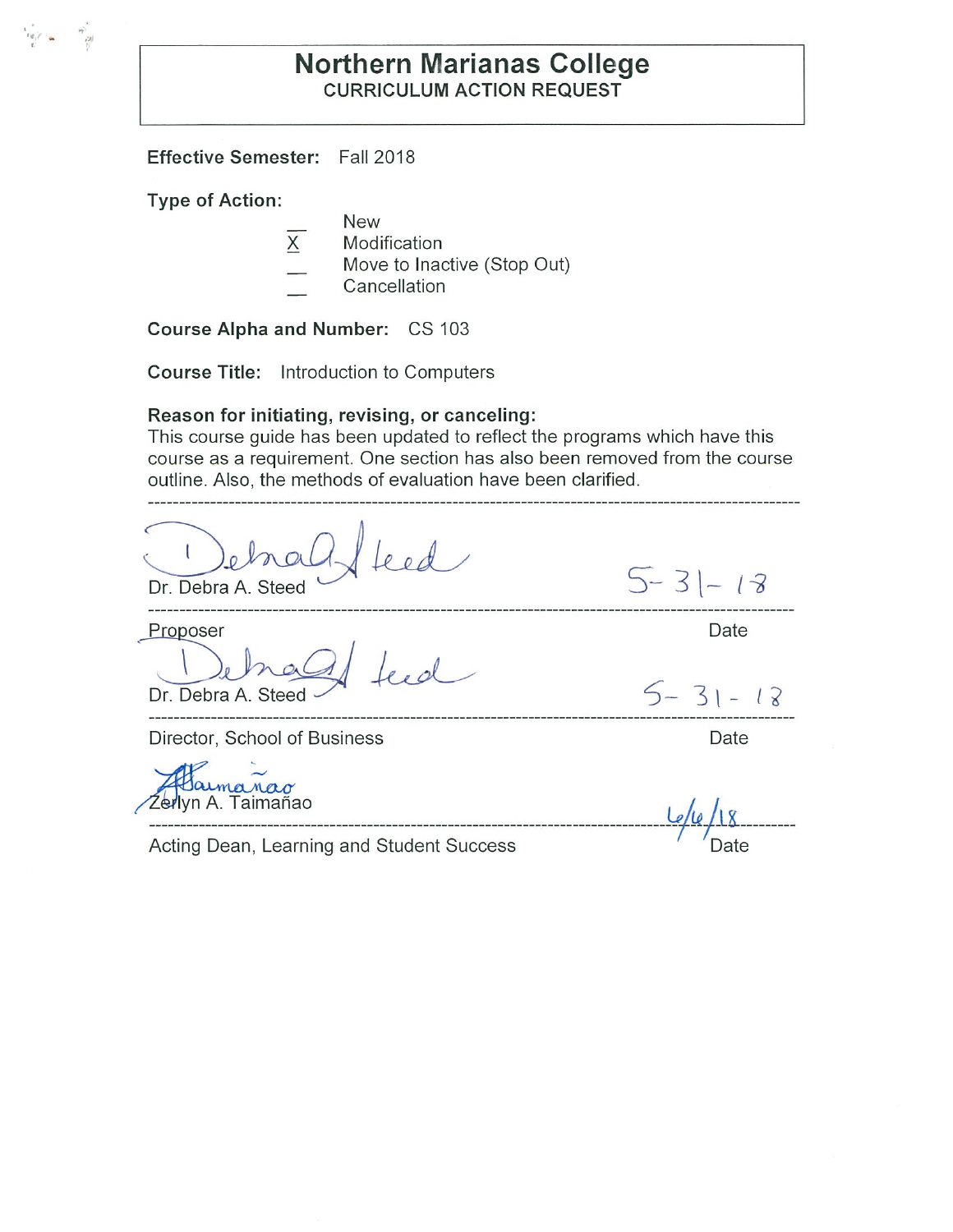# **Northern Marianas College Course Guide**

**Course:** CS103 Introduction to Computers

**1. Department**  Business

#### **2. Purpose**

 $\frac{1}{2}$ 

This course introduces students to basic knowledge in personal computing technology and provides them with skills on using the most commonly used personal computer (PC) application programs. The course covers basics on PC hardware, the Windows operating system, and PC application programs, including a word processing program, a spreadsheet program, a presentation program, a database program, and internet programs. Knowledge and skill obtained from this course will enable students to conduct research on the Internet; do spreadsheet computations; do class presentations; and complete reports and research papers that may be required of them in other college courses. The knowledge and skills will also be useful in the job market after students leave college. This course is required for all students in Business as well as by most of the degree programs in other departments at NMC. This course may also benefit individuals interested in learning how to use office application programs.

#### **3. Description**

# **A. Required/Recommended Textbook(s) and Related Materials Required:**

Poatsy, M., et. al. (2016). Exploring Microsoft Office 2016. Prentice Hall

Readability level: Grade 11

Storage device for backup: USB flash drive  $-2GB$  or higher

#### **B. Contact Hours**

- **1. Lecture:** 3 hours per week/ 45 hours per semester
- **2. Lab:** None
- **C. Credits** 
	- **1. Number:** 3
	- **2. Type:** Regular Degree Credits

## **D. Catalogue Course Description**

This course will cover basic knowledge on the PC hardwareincluding the system unit, local networks and the Internet; provides students with practical skills on using the Windows operating system;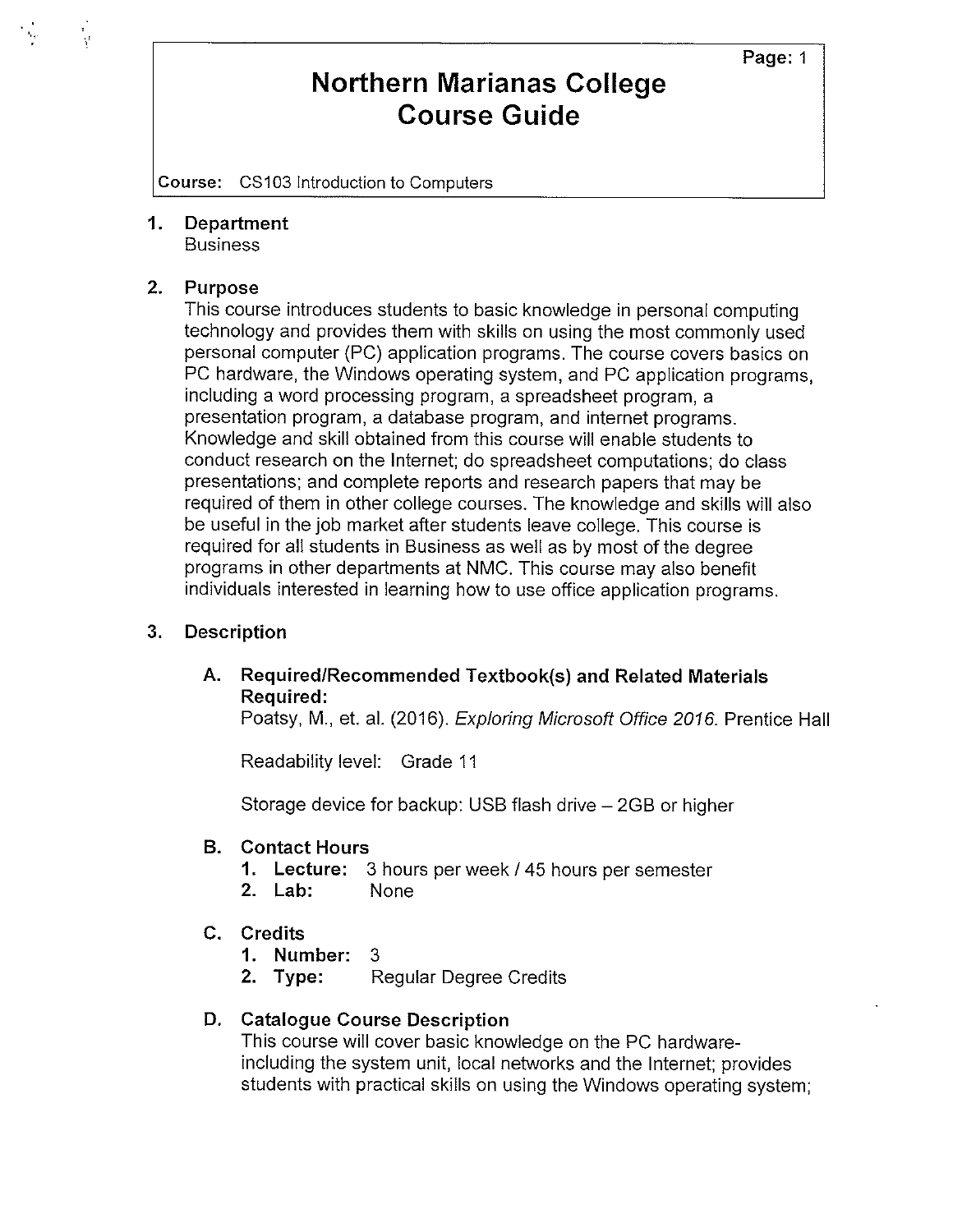# **Northern Marianas College Course Guide**

**Course:** CS103 Introduction to Computers

i<br>M

provides students with practical skills on using commonly used PC application programs, including a word processor, a spreadsheet, a presentation, and a database program. The course will also give students skills on using the Internet for communication and research and introduce them to creating Web pages. This course emphasizes using the PC as a multiple applications tool. Prerequisite: a high school computer course(s) or demonstrated ability to type at 35 words per minute. English placement level: EN 095. (Offered: Fall and spring).

### **E. Degree or Certificate Requirements Met by Course**

This is a required course for the B.S. in Business Management and the B.S. in Business Management with an Accounting Concentration, A.A. degrees in Business, A.AS. degree with an emphasis in Accounting, Business Management, Hospitality Management, and Computer Applications, and the Certificate of Completion in Business Management, Small Business Management, Hospitality Operations, Gaming Management, and Computer Applications. It is also a General Education required.

## **F. Course Activities and Design**

This course will consist of class lectures, in-class exercises, Homework and research assignments, and, in-class exams and student presentation. Exercises and homework will come from the textbook located in SAM/Cengage/MindTap.

- **4. Course Prerequisite(s); Concurrent Course Enrollment; Required English/Mathematics Placement Level(s)**  English Placement Level: EN 095
- **5. Estimated Cost of Course; Instructional Resources Needed**  Cost to the College: Instructor's salary

Cost to the Student: Tuition for a three-credit course, and the cost of the textbook.

Instructional resources needed for this course include, instructional computer lab, multimedia system, whiteboard, dry-erase markers, and appropriate reference materials.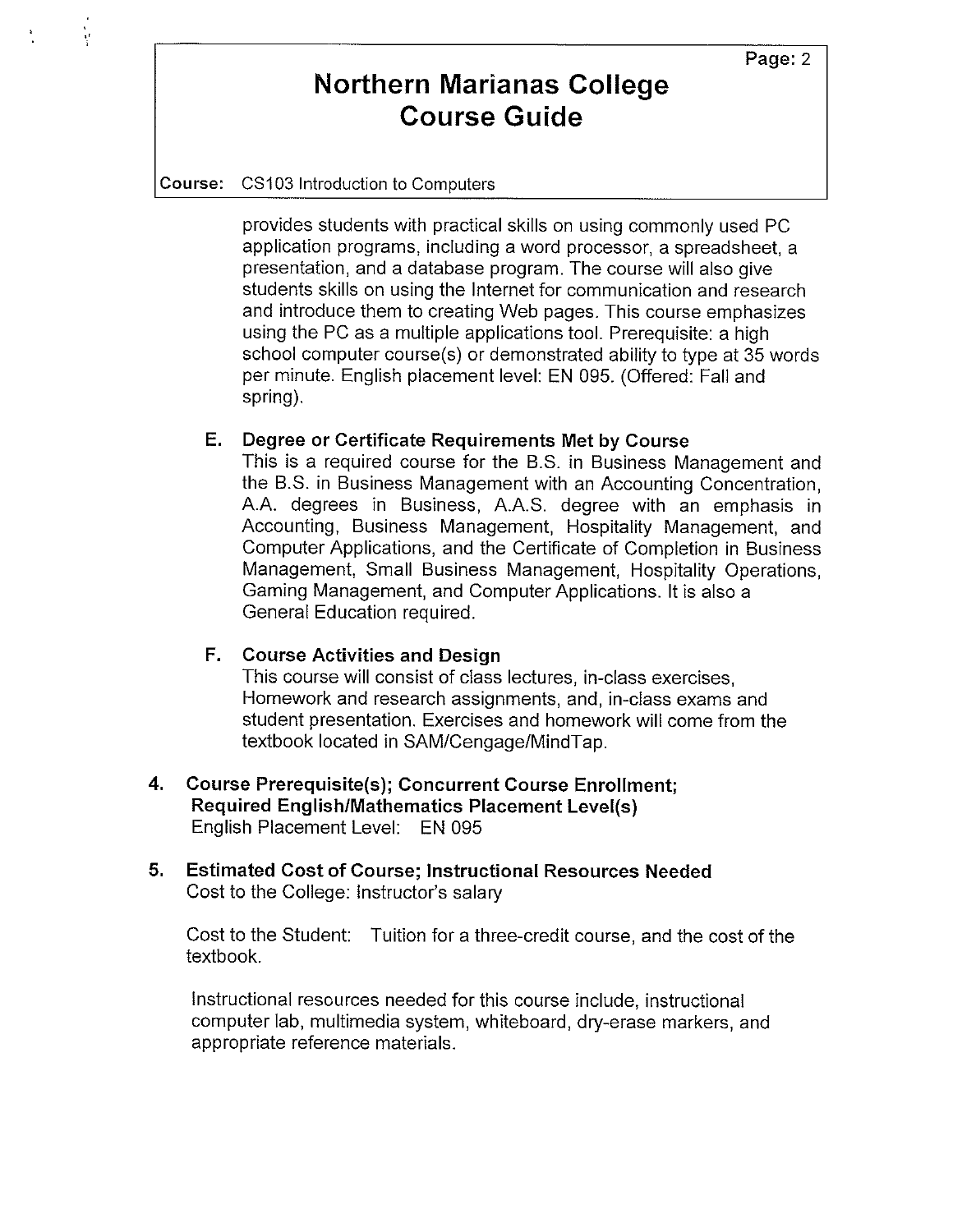# **Northern Marianas College Course Guide**

**Course:** CS103 Introduction to Computers

### **6. Method of Evaluation**

 $\frac{1}{2}$ 

Student learning will be assessed based on quizzes and tests, homework, research assignments, an oral presentation, and a final exam.

NMC's grading and attendance policies will be followed.

## **7. Course Outline**

This is a topical outline and does not necessarily indicate the sequence in which the material will be presented.

- 1.0 Windows: Working with an Operating System
- 2.0 Office 2016 Common Features
- 3.0 Word
	- 3.1 Introduction to Word
	- 3.2 Document Presentation
	- 3.3 Document Productivity
	- 3.4 Collaboration and Research
- 4.0 Excel
	- 4.1 Introduction to Excel
	- 4.2 Formulas and Functions
	- 4.3 Charts
	- 4.4 Datasets and Tables
- 5.0 PowerPoint
	- 5.1 Creating a Basic Presentation
	- 5.2 Presentation Development
	- 5.3 Presentation Design
	- 5.4 Enhancing with Multimedia
- 6.0 Application Capstone Exercises
	- 6.1 Word Application Capstone Exercise
	- 6.2 Excel Application Capstone Exercise
	- 6.3 Access Application Capstone Exercise
	- 6.4 PowerPoint Application Capstone Exercise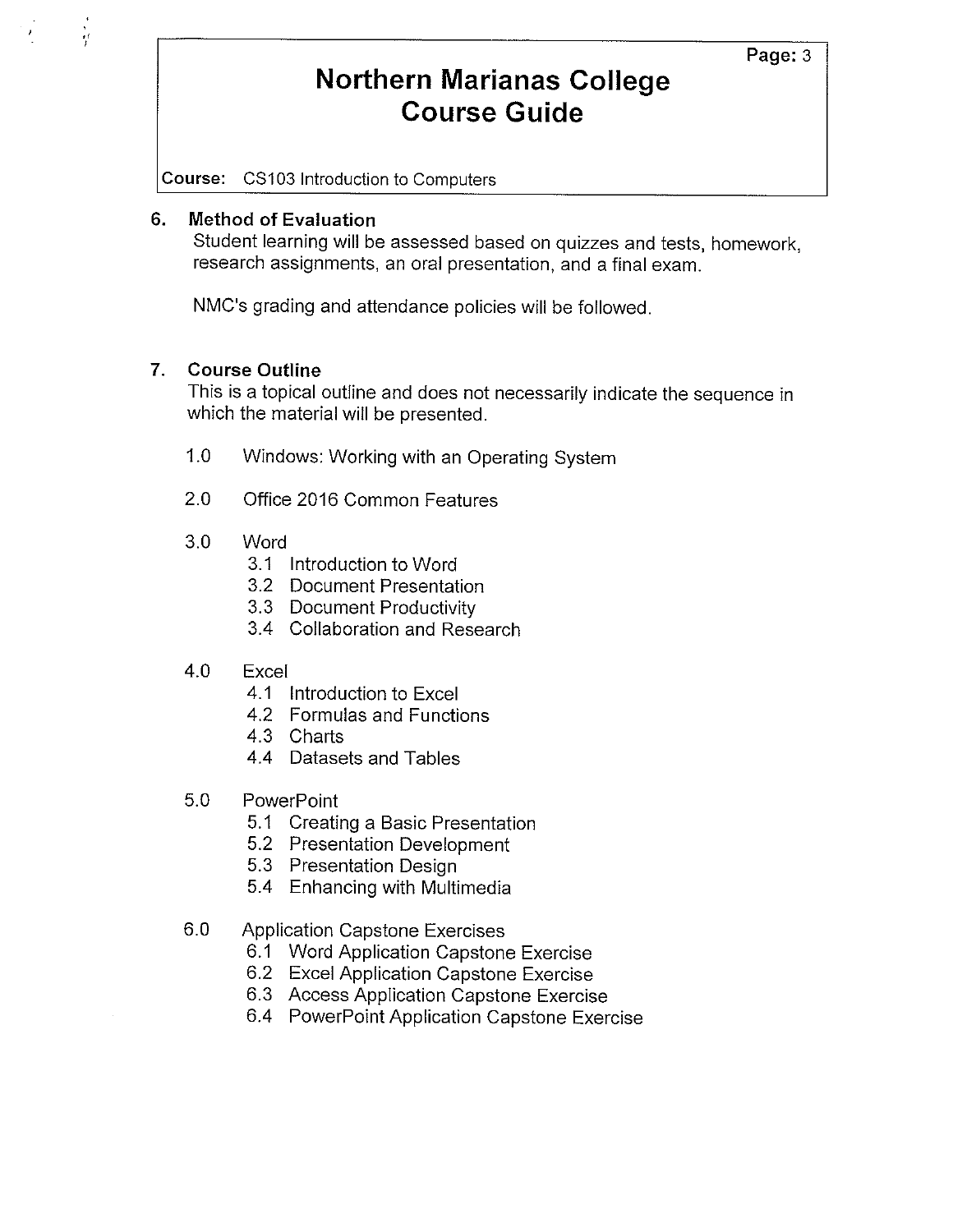# **Northern Marianas College Course Guide**

**Course:** CS103 Introduction to Computers

#### **8. Instructional Goals**

This course will introduce students to:

- 1.0 The PC system's basic hardware components (input, output, storage devices, memory and the CPU) and PC's software types (operating systems and application programs);
- 2.0 The functions, features and commands of Windows and how to use this operating system;
- 3.0 The Internet and how to communicate on it and utilize its resources;
- 4.0 The word processing program, MS Word, and how to use it to prepare different types of documents;
- 5.0 The spreadsheet program, MS Excel, and how to use it to calculate and summarize numerical data;
- 6.0 The presentation program, MS PowerPoint, and how to use it to communicate ideas, findings and other topics;
- 7.0 The database program, MS Access, and how it is used to track things and generate information and reports; and
- 8.0 Web pages and how to create and edit them using application programs like Word and Excel.

## **9. Student Learning Outcomes**

Upon successful completion of this course, students will be able to:

- 1.0 Identity a PC's basic hardware & software components (input, output, and storage devices, memory and the central processing unit); and identify types of PC software (operating systems or application programs);
- 2.0 Utilize Windows to open, run and close application programs, perform file maintenance routines like creating, moving, copying and renaming files and folders, to perform routine system maintenance;